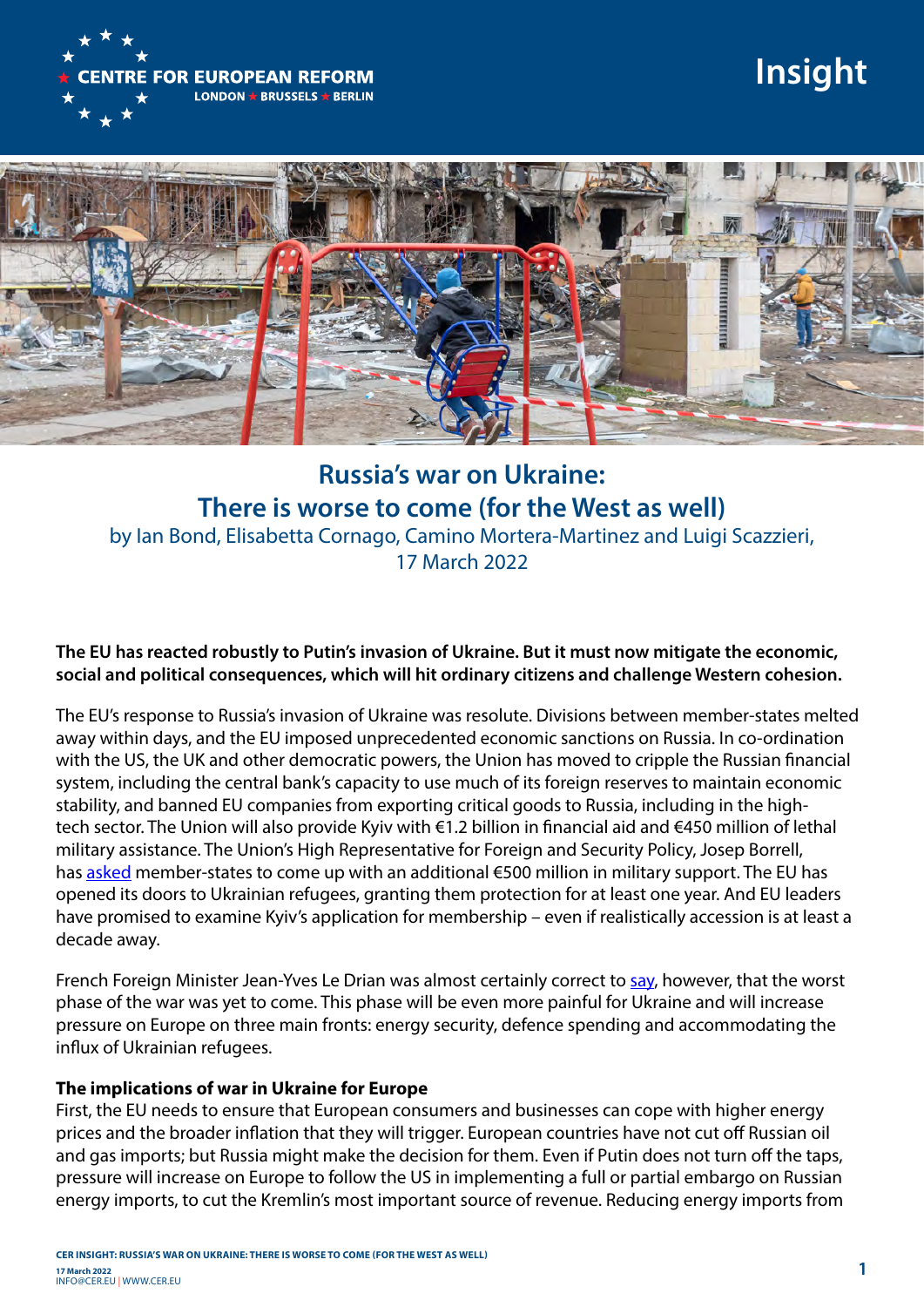

Russia to Europe would increase demand for alternatives, further raising oil, gas and coal prices, and therefore electricity prices. Poorer households, who spend a larger share of their income on energy bills, would suffer most. Operating costs for [energy-intensive industries](https://www.ft.com/content/82340b2a-f027-4b0e-8217-d016135f1e83) such as long-distance transport, metal and fertiliser manufacturing would also rise. The global economy's ongoing recovery could be threatened, but there are ways to manage these costs and reduce Europe's reliance on Russian energy.

At the Versailles summit on March 11<sup>th</sup>-12<sup>th</sup>, European leaders [agreed](https://www.consilium.europa.eu/media/54773/20220311-versailles-declaration-en.pdf) to phase out dependency on Russian energy imports "as soon as possible" and asked the Commission to come up with a plan. Reducing energy dependency on Russia requires long-term steps like investing in renewable energy and in energy efficiency to cut demand of fossil fuels. But this will take time, so it should be coupled with measures with immediate impact. In the coming weeks, the Union and its member-states should focus on shielding lower-income households and small and medium-sized businesses from the consequences of higher energy prices. Member-states launched many support [measures](https://www.bruegel.org/publications/datasets/national-policies-to-shield-consumers-from-rising-energy-prices/) to counter energy price spikes last autumn. Today it is clear that prices will remain high for the foreseeable future. Governments should opt for targeted transfers for vulnerable consumers over sweeping VAT and energy tax cuts or energy retail price caps: transfers maintain incentives for consumers to cut energy consumption, while keeping energy prices artificially low does not. Without such support measures, EU citizens may come to resent the sanctions against Russia – which would eventually erode support for them, foster divisions across the Union, and endanger Europe's ambitious green transition.

Second, the conflict has forced Europeans to take their defence much more seriously. At Versailles, EU leaders agreed to increase defence spending "substantially". Some EU countries have already announced large increases. German defence policy has [undergone a seismic shift](https://warontherocks.com/2022/03/waking-a-sleeping-giant-whats-next-for-german-security-policy/), with Berlin pledging to meet NATO's target of spending 2 per cent of GDP on defence from now, and announcing a €100 billion adhoc defence fund to help achieve that goal. But not all member-states will find it easy to raise defence spending in the face of competing spending priorities (like healthcare and high energy prices) and/or high debt levels. The EU must ensure that Europe-wide defence spending can grow, to fill well-known gaps in military capabilities and improve the readiness of armed forces.

Third, the EU will be faced with large numbers of Ukrainian refugees as the conflict continues. Almost 3 million people have fled Ukraine since the invasion began, and no-one knows how many more may follow. At this pace, the UN's [estimation](https://www.reuters.com/world/europe/second-wave-refugees-ukraine-will-be-more-vulnerable-unhcr-head-says-2022-03-08/) of 4 million refugees by the end of the conflict seems very conservative. The EU has learnt from the mistakes of its 2015-2016 refugee crisis and taken swift measures to avoid the collapse of member-states´ asylum systems – granting [blanket protection](https://www.cer.eu/insights/four-questions-how-russian-assault-ukraine-will-affect-europe) for up to three years to all Ukrainian citizens and their family members, and to non-Ukrainian long-time residents fleeing the war. Brussels has also [pledged](https://ec.europa.eu/commission/presscorner/detail/en/ip_22_1610) €500 million in humanitarian aid and an additional €420 million for support to member-states welcoming refugees. So far, the EU's response to the refugee side of the war has assumed that most Ukrainians will want to return home once the conflict ends and that member-states close to Ukraine will bear the brunt of arrivals. But the Polish government is doing very little to welcome those fleeing war – instead relying on the incredible generosity of its citizens. In Hungary, private citizens and companies are also plugging the gaps. As more refugees arrive, this citizenled approach will become unsustainable. EU leaders should prepare for a situation where a long-term, attritional conflict means that Ukrainians cannot go home in the short term and need to integrate in their host country.

Reducing energy dependency, increasing defence capabilities and integrating refugees will not be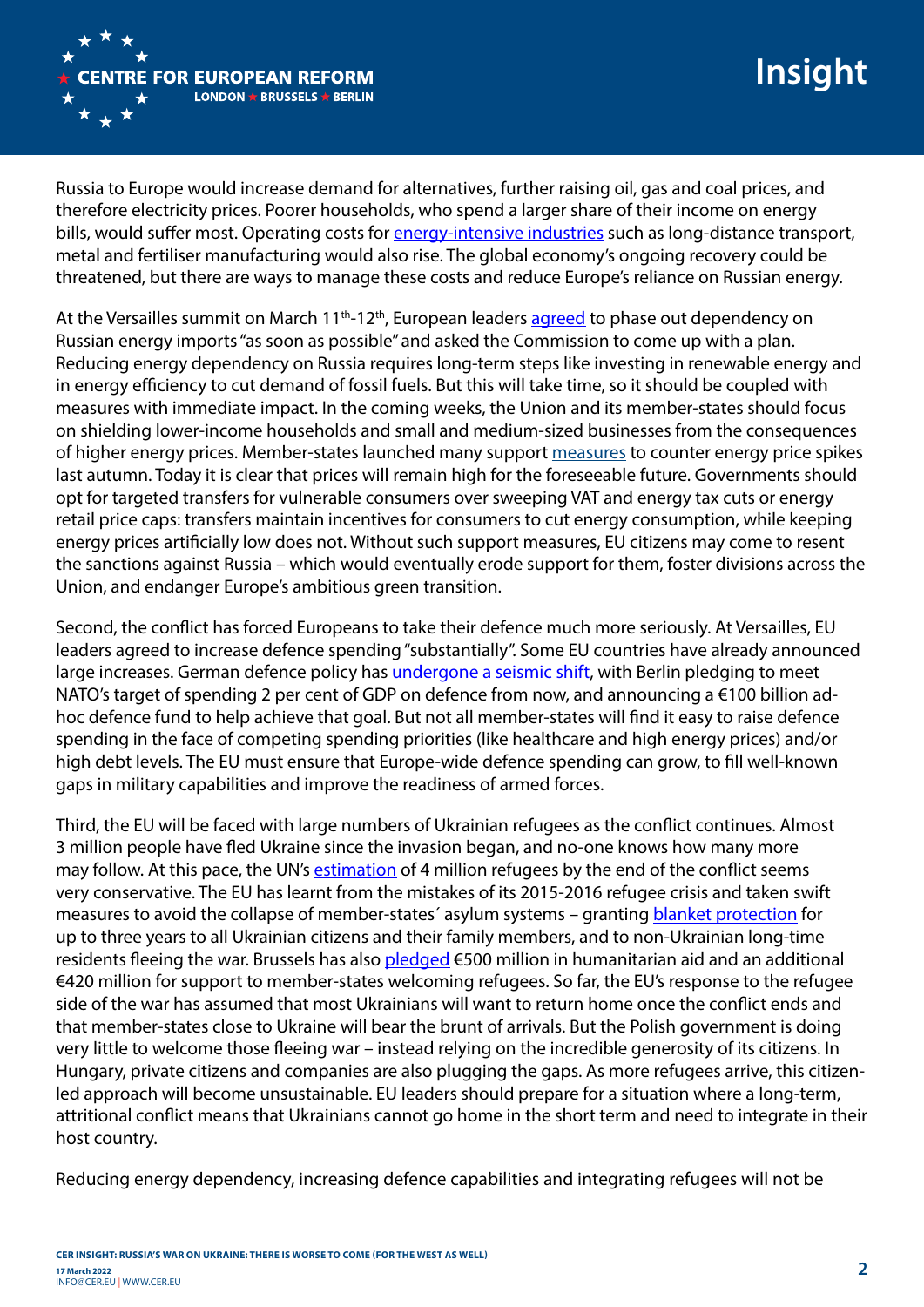

cheap. To address the dual challenges of phasing out Russian energy and investing in defence, French President Emmanuel Macron has put forward the idea of more joint EU borrowing. In Versailles, European leaders agreed that more investment in these areas was needed. But there is still substantial opposition to the idea of a second recovery fund, especially amongst fiscally hawkish northern European states, who insist that countries must first make use of existing loans from the EU's recovery fund, and that more flexible state aid rules will be enough to cushion the blow of the conflict.

EU leaders should not be under any illusion: Putin's invasion will have lasting economic effects. These are no ordinary times – and it's certainly not the moment to wrangle about alleged [unpaid bills](https://www.ft.com/content/70ab27d6-d93a-4b10-99f0-f2d470ead786) or bicker over fiscal dogmas. All EU countries will have to face the consequences of this war, but not all of them will suffer to the same extent or be equally able to respond: about half of [natural gas imports](https://ec.europa.eu/eurostat/cache/infographs/energy_trade/entrade.html?lang=en&lang=en) to Germany and Italy come from Russia, while Spain's share is just over 8 per cent. Poland is currently hosting over 60 per cent of those who have fled Ukraine over the last three weeks. And the EU's security will suffer unless defence spending across the Union rises substantially as a whole. It makes sense for EU countries to raise funds jointly to face common challenges that create asymmetric risks.

### **What next?**

As the conflict escalates, maintaining European and Western unity is likely to become more difficult – not least because Putin will try to undermine it in every way he can. The Russians' failure to make military progress will probably lead them to attack even more indiscriminately, resorting to yet more brutal tactics. This escalation will probably lead some European leaders and citizens to call for more military assistance to Ukraine. So far, support for Ukraine has seemed relatively risk-free for European publics. But Putin will do all he can to change this perception and curtail European military assistance to Ukraine. He has already threatened to strike Western military supplies in transit to the country and could do so to show that he is willing to raise the stakes higher. The attack on the military training facility at Yavoriv, about 20 kilometres from the Polish border, where NATO has trained with Ukrainian forces and US and Canadian trainers were based until recently, was a clear warning. The fear of a direct clash with Russia might yet turn governments and public opinion in some member-states against more military support for Ukraine. Others, who worry they may be next on Putin's hit list if he succeeds in subduing Ukraine, will want to increase Western military assistance. Similarly, rising numbers of refugees may end up creating tensions amongst European countries. While EU citizens have been eager to help their fellow Europeans, the 2015-2016 crisis shows that the mood can change quickly. European migration politics have been toxic for many years, and Putin and his minions are not shy of exploiting that – as Belarusian leader Alyaksandr Lukashenka showed by [manufacturing](https://www.cer.eu/insights/lukashenka-problem-not-migrants) a crisis on the Belarus-Poland border in 2021.

Europeans must think more seriously about how they will deal with the conflict as it progresses. It seems unlikely that Putin himself will back down: he has shown in various public speeches how emotionally invested he is in returning Ukraine to what he regards as its rightful place in the *Russkiy Mir* ('Russian World'). It is conceivable, though far from likely, that he would use chemical or nuclear weapons against targets in Ukraine. His goal would be either to force Zelenskyy to sue for peace, or to intimidate the West into forcing the Ukrainian government – which Putin regards as a puppet of the US – to surrender. More likely, Putin will throw even greater forces into the fight: though Russia's progress so far has been slower than he expected, the Russian army continues to advance, particularly in the south, and he may think that he can win if he mobilises Russia's reservists and brings in mercenaries from the Middle East as well as Chechen fighters.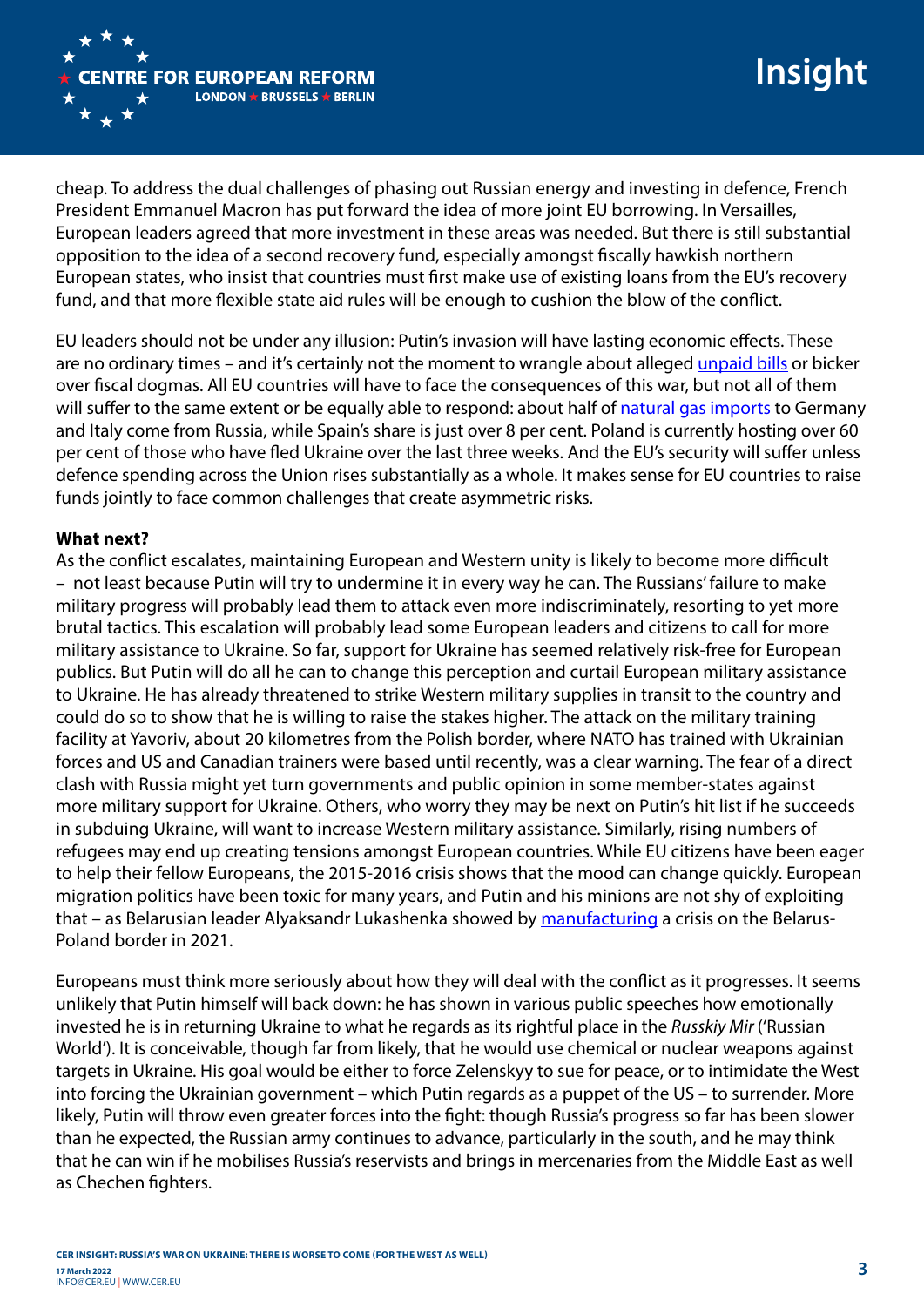

The West has placed some of its hopes on a 'palace coup' in the Kremlin that would replace Putin with a new leader who would end Russia's attack on Ukraine. But this is only one possibility and not a particularly likely one, unless order begins to break down in Russia itself as a result of economic collapse and military losses. Putin will ruthlessly crush any dissent. Even if he is somehow removed from power, his successor could initially want to continue the war and rectify errors in its conduct. Or they may wish to end the failing offensive against Ukraine, but without being willing to compromise on the annexation of Crimea or de-facto annexation of the Donbas.

Europeans therefore need to consider what they would do in a number of scenarios. Ukraine's formidable resistance certainly makes it possible that Russia will never succeed in taking the major Ukrainian cities – that was the view of the panellists at a recent [CER seminar](https://www.cer.eu/events/discussion-war-ukraine-strategic-military-and-historical-perspectives). But Europeans must accept that Russia may yet manage to take Kyiv and then set up a puppet government controlling large parts of the country's territory. If this happens, the European consensus for sanctions on Russia would probably remain solid, as member-states would not want to legitimise Russia's subjugation of Ukraine. But the challenge of deterring Moscow from further aggression would only increase, and member-states would also have to tackle the divisive question of how to deal with any organised Ukrainian resistance to Russia's occupation, and whether to have any contact with the de facto authorities in Kyiv. There may even be a rump sovereign Ukraine in the western half of the country that continues the struggle with Russia in some form. Some member-states would probably want to support the Ukrainian resistance, both out of principle and in the hope that this will wear Russia down. Others, however, could see this as fuelling an unnecessary conflict that causes more destruction and raises the risk of a NATO-Russia military clash.

Another possibility that Europeans have to consider is a peace deal between Putin and Zelenskyy. So far, talks between Russia and Ukraine have not shown much promise, but both may eventually come to see a negotiated settlement as preferable to continued fighting. Zelenskyy or another legitimate Ukrainian leader could become convinced that the costs of fighting are too high and that a deal with Putin (perhaps involving formal neutrality) is the best option. Zelenskyy acknowledged in a video address on March 15th that Ukraine would not be able to join NATO. Putin may also choose to cut his losses and declare victory after gaining some relatively minor concessions. In such a scenario, Western unity could come under some strain. Putin would probably demand the lifting of Western sanctions as part of a deal, and there might be disagreements among Western countries about which sanctions should be lifted and which ought to remain in place. Some member-states might also argue that sanctions would only cement the Russian-Chinese alliance, by pushing Russia further towards Beijing.

But it would be foolish for Europeans to try to turn back the dial to anything like business as usual with Russia in such a scenario. As with the Minsk agreements after Russia's 2014-2015 military intervention in Ukraine, Putin would regard a ceasefire as merely a pause in fighting and an opportunity to learn lessons, regroup and attack again – as long as he remains in power, his [belief](https://edition.cnn.com/2014/03/03/opinion/stent-putin-ukraine-russia-endgame/index.html) that Ukraine is "not even a country" will not change. Europeans would therefore have to double down on efforts to improve their military capabilities, help Ukraine to rebuild its defences to the extent allowed by any agreement with Russia, quickly eliminate their reliance on Russian energy and maintain most sanctions on Moscow – particularly those that constrain its ability to threaten the security of its neighbours, whether EU members or not.

EU leaders have understandably hailed the Union's response to the conflict in Ukraine with considerable enthusiasm. But Europe's toughest challenges, like Ukraine's, lie ahead of it. The EU needs to shield consumers and businesses from rising energy prices, free itself from dependency on imports of fossil